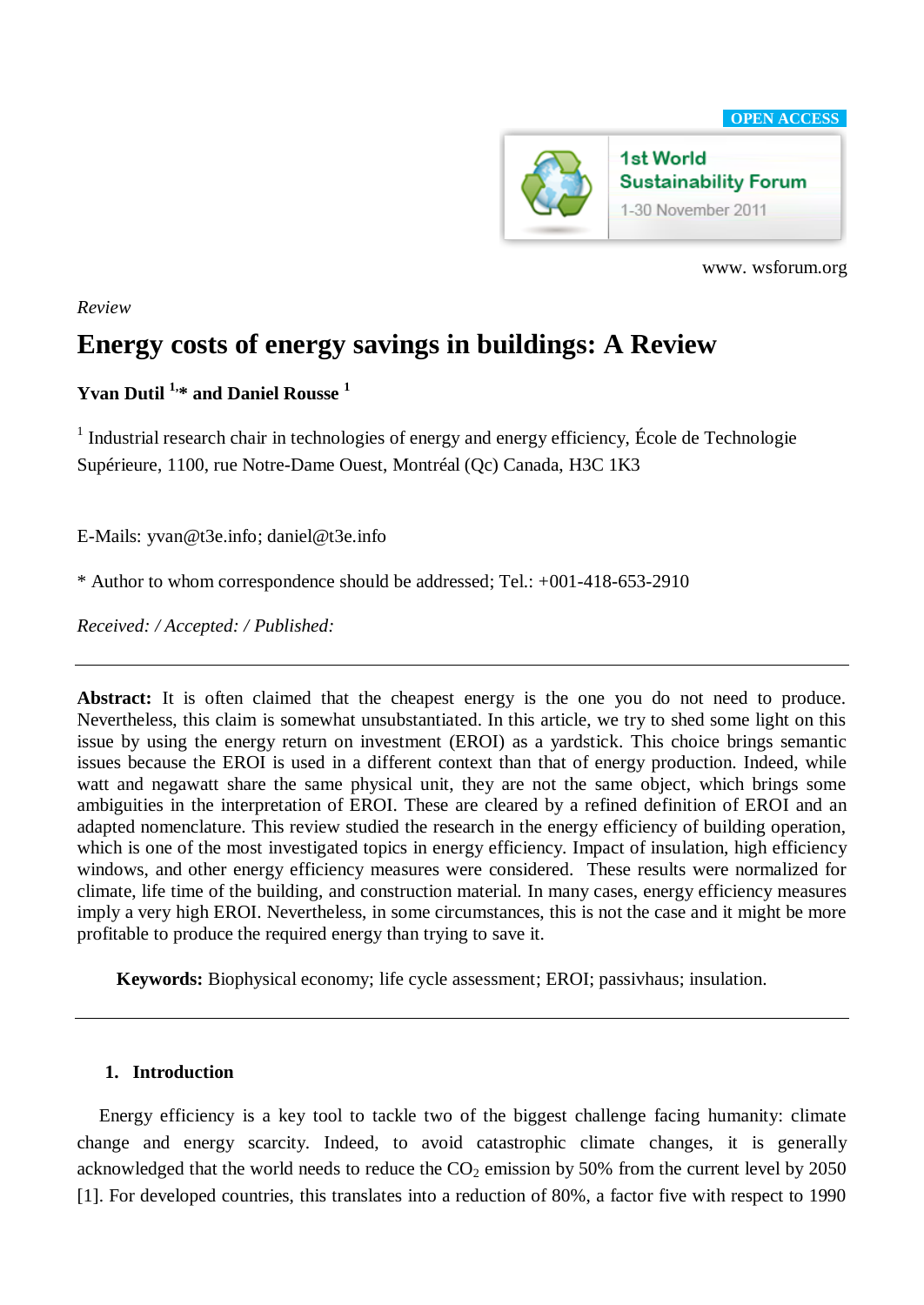emissions. While, increases in renewable energy production can help to reach this goal, some authors have proposed instead to drastically reduce the energy consumption.

For instance, Kesselring and Winter [2] proposed the concept of a 2,000 W society which aims at consuming no more than what corresponds to an average continuous power of 2,000 W per capita; the value being considered as a fair share of the world energy consumption maintained at a sustainable level. This concept was later further developed and expanded [3,4]. Since actual rates of energy consumption is about 6,000 W in Europe and even 10,000 W in North America, this would certainly imply dramatic changes in day to day life for most of OECD countries.

Transportation is often singled out as the main target for energy efficiency. However, building industry has an even larger energy and environmental footprint as it is one of the human activities with the largest environmental impact. As noted by Dixit et al. [5], the construction industry depleted twofifths of global raw stone, gravel, and sand; one-fourth of virgin wood; and it consumes 40 percent of total energy and 16 percent of fresh water annually [6-12]. These figures are more or less similar in any developed country. Indeed, for OECD countries, energy consumption by buildings varies between 25%–50% of total energy consumption [13], whereas it is closer to 50% in the European Union [14].

In these conditions, building industry is an obvious target for energy efficiency. This is the rationale behind the European Union Directive on Energy Performance of Buildings [15] that requires member states to implement energy efficiency legislations for buildings, including existing ones with floor areas over 1,000  $m^2$  that undergo significant renovations. The French legislation [16] specifies that by January 2013, any new building will have to consume less than  $50kWh/m^2/yr$ . By 2020, all new buildings will have to be at least net zero – that is involving a consumption of 0 kWh/m<sup>2</sup>/yr – or better, that is globally producing energy [16]. In a similar way, the Swedish government promulgated a Bill on Energy Efficiency and Smart Construction, to reduce total energy use per heated building area by 20% by 2020 and 50% by 2050, using year 1995 as the reference [17]. In addition, these energy efficiency measures offer a significant opportunity to reduce  $CO_2$  emissions [1, 18].

Such ambitious goals in energy efficiency improvements raise the key issue of the efficient allocation of resources. Actions that need a large upfront investment for a minimal reduction of the energy consumption are undesirable. In some cases, the return might be so small that one might wonder if it would be better to produce the energy than trying to save it. This is true both for economic efficiency and ecological efficiency. This paper addresses this key issue.

#### **2. Results and Discussion**

One potentially useful alternative to conventional economical analysis when it comes to evaluate the sustainability of a particular solution aimed at saving energy (and consequently greenhouse gas emissions) is the net energy,  $E_{\text{net}}$ , analysis. The concept relies on the estimation of two parameters depending whether energy production or energy savings is considered. In the first case, all energy required to implement a particular equipment or process (from cradle to grave) is accounted for: it is celled energy invested,  $E_{\text{invested}}$ . Then, all energy that this device or process will generate or produce, *E*produced, during its lifetime is evaluated. Then the net energy is simply:

$$
E_{\text{net}} = E_{\text{produced}} - E_{\text{invested}} \tag{1}
$$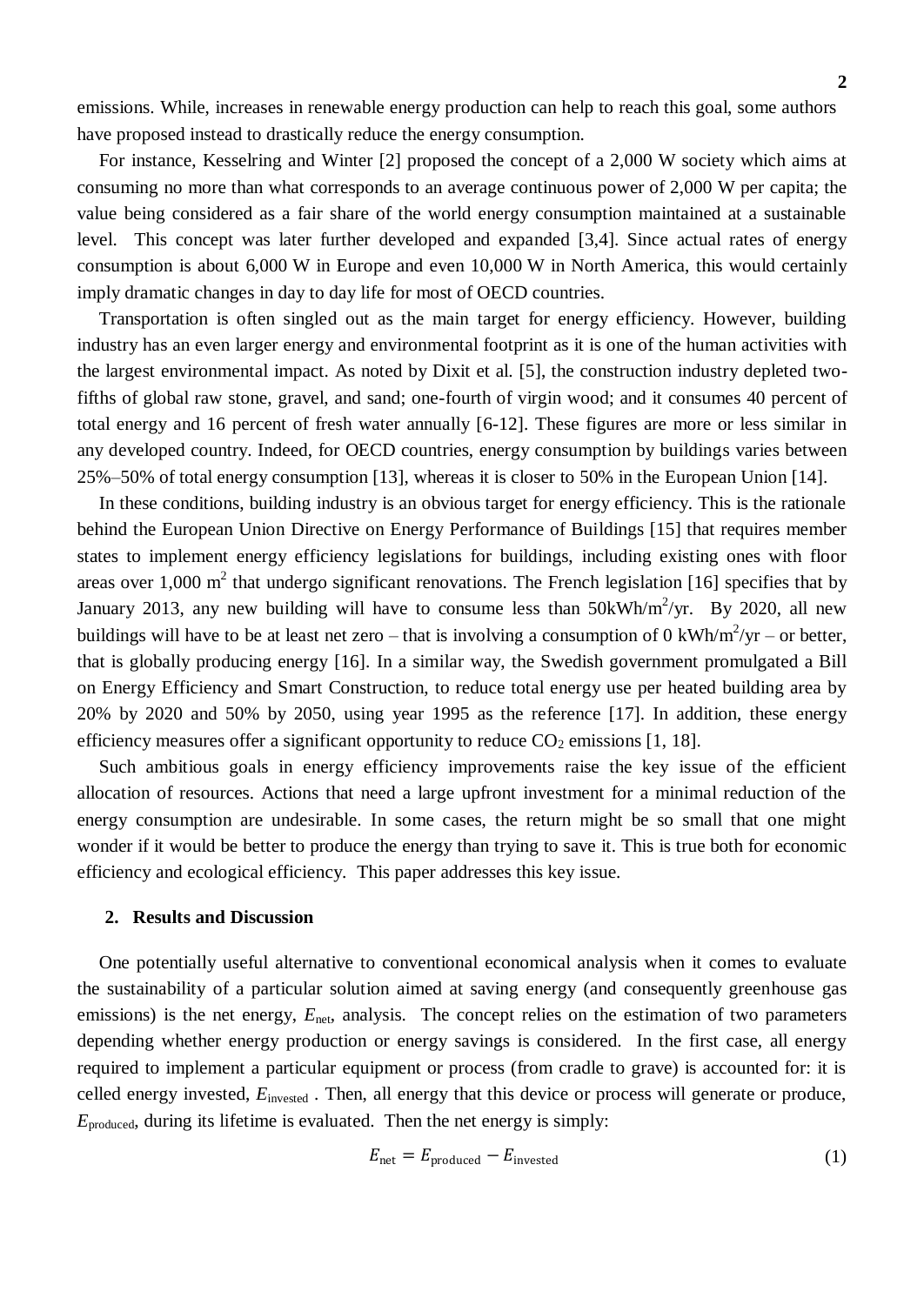In the second case, energy savings are considered. For this case,  $E_{\text{produced}}$  is replaced by  $E_{\text{saved}}$ . The savings,  $E_{\text{saved}}$ , are estimated for the difference between the amount of energy that the device, building or process should have require provided nothing is done and the amount of energy it should consume with the implementation of the proposed device, building or process. On the other hand, *E*invested does not account for the energy used by the device after the measures of economy are implemented. In this case, *E*invested only accounts for the energy required to implement the solution or install the equipment (from resources extraction to commissioning not from cradle to grave). The energy used by the solution is already accounted for in the definition of *E*saved.

$$
E_{\text{net}} = E_{\text{saved}} - E_{\text{invested}} \tag{2}
$$

This analysis deals with the calculation of the ratio of the energy savings by a particular solution (over a given period of time) or the energy produced by some equipment or process to the energy required to implement the solution or install the equipment (from resources extraction to commissioning). This net energy analysis is sometimes called the assessment of energy surplus, the energy balance method, or the energy return on investment (EROI) [19-23]. In the case of energy production, the EROI is calculated from equation (3):

$$
EROI = \frac{Energy_{produced}}{Energy_{invested}}\tag{3}
$$

The key challenge to obtain a meaningful value for this ratio is to correctly define the boundaries of the problem which is investigated and to include all the inputs and outputs in the process [22,23]. For instance, the production of gasoline should account for all the steps required to produce it and deliver it to the stations as in a life cycle analysis (LCA). Of course, the higher this ratio, the lower the environmental impact per unit of energy is expected since less input is used for the same output and consequently less impact is felt by the environment [24]. It is likely to be linked with a better economic investment since the energy content is closely – but not necessarily linearly – related to the price of a product, a process or a service. As a result, energy sources involving a better EROI should be selected in preference to others [25,26]. This is especially true for renewable energy sources for which the environmental burden comes mostly from the extraction of the resources and fabrication of the energy systems prior to their use.

Calculating the average *EROI* for an energy basket is complex. Nevertheless, they are some indications that the average *EROI* of the US energy basket is close to 10 and that a lower *EROI* should induce negative economic impacts [27]. Hence, for purpose of this discussion acceptable energy solutions should respect *EROI* > 10. Hence, energy solutions with a lower *EROI* should be discounted.

A practical problem arises when using the EROI metric in a building application. There is a key difference between EROI calculated for energy sources and EROI calculated from energy saved. Hence, negajoules (J) and negawatt  $(W)^{1}$  are compared to joules (J) and watt (W).

$$
EROI = \frac{Energy_{saved}}{Energy_{invested}} = \frac{W}{W} = \frac{f}{J}
$$
(4)

While at first glance this change of definition might look only semantic, it involves much deeper consequences. *EROI* was originally solely conceived for energy production or energy production

 $\overline{a}$ 

 $1$  To our knowledge no symbols exist for negawatt and negajoules. Hence, we propose to use these one.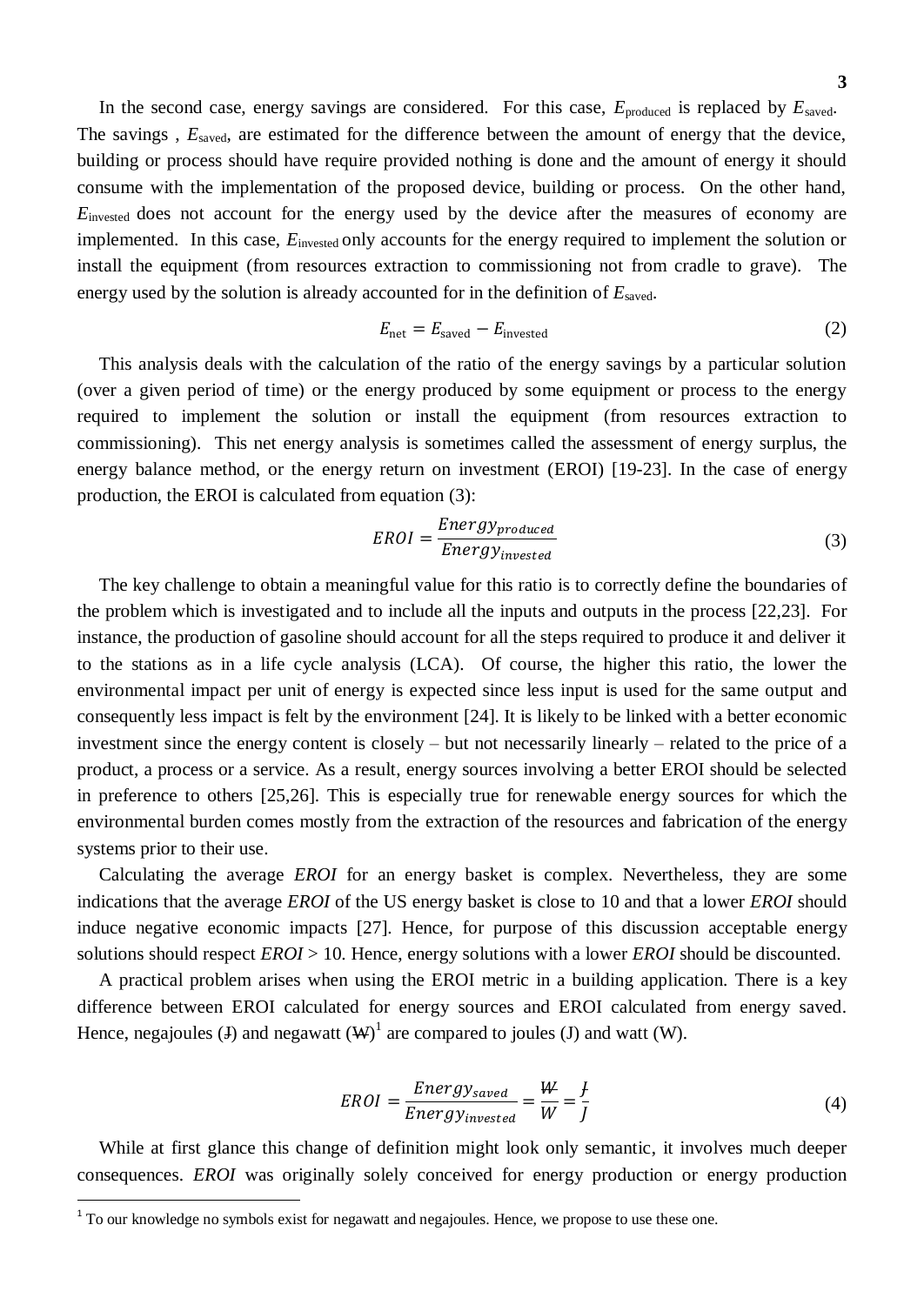technologies and equipment. Hence, in this scenario energy produced and energy invested are both expected to be positive. In consequence, EROI will be always positive. Even when, the net energy production is negative, the EROI is still positive but smaller than 1.

For energy efficiency this is not necessarily the case. In rare circumstances, a poorly designed intervention might increase the lifetime energy consumption, which corresponds to a negative EROI since energy saved in negative. This situation might also be caused by a strong rebound effect, the Jevons paradox [28], where the users adapt their energy consumption behavior in a way that increases the consumption of a good or a service made more affordable due to the improved efficiency to a point that the new energy consumption exceed the original one.

Also, energy efficiency measures may cost nothing or even have a negative cost. Energy efficiency actions like changing thermostat settings or cooling by natural convection have zero or near zero costs which means that  $EROI \rightarrow \infty$ .

But, there is an even more favorable situation where an improvement of one aspect of a building has for consequence the optimization of the performance of others systems leading to an overall negative cost. For example, the improvements of the insulation of the building envelop produce given EROI for the insulation addition alone, but it may also allow for the reduction of the size of the heating system and hence produce saving on its embodied energy. This would lead to an overall lower total energy cost for the whole building, compare with the version with less insulation.

From the strict mathematical point of view this would produce a negative EROI (positive energy saved over a total negative energy cost). Hence, there is two types of negative EROI, one which is negative in term of energy savings and undesirable, and one which is positive in term of energy saved and highly desirable. Actually, this situation is better than  $EROI = \infty$  since the embodied energy is lower than the original situation! To distinguish these two cases, the symbol  $\dagger$  is to be used instead of – for the case where the embodied energy is lower. To complete the picture, it should be noted that there are also the situations where the investment cost is negative and where the energy return is also negative. This situation is symmetric with the classical EROI and is treated the same way. These situations are described in the following diagram (figure 1).

There is another key difference between calculating EROI for energy efficiency application. The energy produced or saved it always calculated to a reference condition. For the energy production this reference is always equal to zero, while it is never the case for energy efficiency. Hence, adding insulation to a wall already well insulated have a much lower EROI than adding it to a poorly insulated wall. It is also important the energy payback time can be very long in building applications. In consequence, EROI may stay negative for a very long time and nevertheless reaches values above 10 since lifetime of building is very long ( $> 50$  yr). Therefore, when analyzing the energy efficiency, the context is important and one must be careful when interpreting an EROI value.

In practice, few studies have been done on an energy basis most of them be carried on monetary return. Since, monetary value of energy unit is sensible to the nature of the energy input, EROI calculation based on monetary input shall be used with care. In average the energy content of a dollar of product and services is higher than its equivalent in energy, the EROI calculated in dollar without correcting for this factor is always smaller than the EROI calculated from energy unit (typically from a factor 6-10).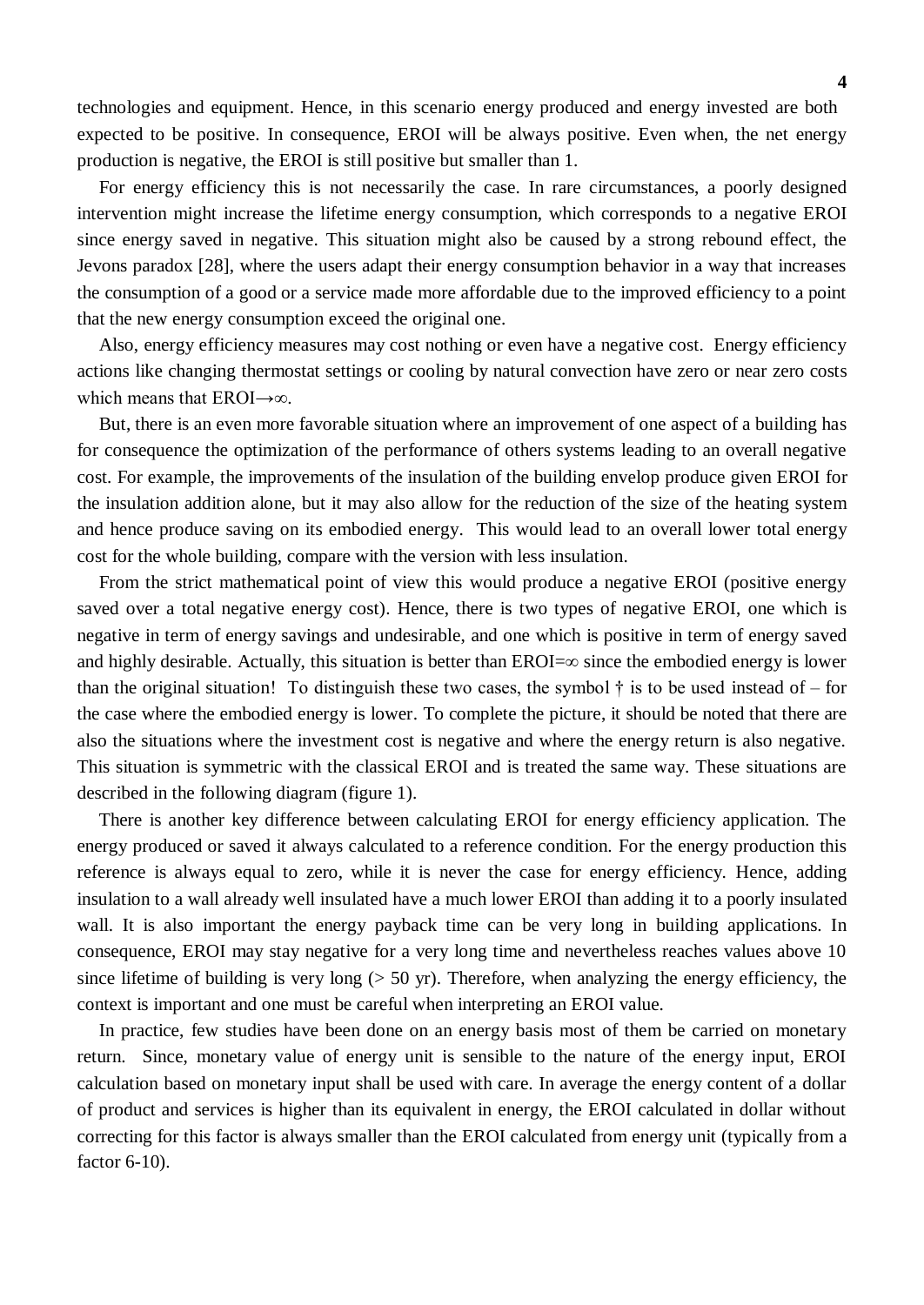

**Energy invested** 

Since, almost all studies where not designed to calculate EROI, all needed information is not directly available. While energy consumption is given in physical unit almost all the time, energy invested is not. However, it is possible to gather the information on the embodied energy content of the insulation material from alternate sources [29]. Nevertheless, this database is oriented to analysis done in the UK context, which may create severe distortions for other countries. In few cases, numerical values of the initial investment were not explicitly given in the text and we had to rely on measurement made on published graphs to get the appropriate information.

In other articles, the energy payback time (EPT) is given. The energy payback time is ta take needed to recover the energy invested trough energy saving or energy produced. By definition, it is the time after which the EROI reaches a value of one and the net energy is equal to zero. Hence, EROI over the life time is:

$$
EROI = \frac{Lifetime}{EPT}
$$
 (5)

This brings the issue of lifetime of components [30-32] and the building itself, which are in general poorly defined. To handle this problem, it is often recommended to refer to the norm ISO 15686 *Buildings and constructed assets service-life planning* [33] or using a 50 years timeframe as a reference for major renovations, since it is acknowledged and used in many studies [34]. In our analysis, we use 50 years for the building life time and 35 years for the components lifetime.

There is other issue peculiar to building application. One of the key problems in building life cycle analysis arises from the long life of the buildings (30–100 yr). Over such a long period of time, the energy basket and even the climate are expected to change. This raises some concerns about the applicability of the standard life cycle analysis method for buildings [35-39].

Another peculiar aspect of the life cycle analysis of building is possible to exhaust resources locally even if the global resource based is immense. This problem exists for building material since they are bulky and therefore often expensive to transport of long distances. Hence, while the depletion of bulk resources is negligible at global level [40-41] and hard to put in evidence at the scale of a country like France, depletion becomes clear in a relatively small region like Île de France, where depletion time scale is the same order of magnitude than quarries or buildings lifetimes [42-43].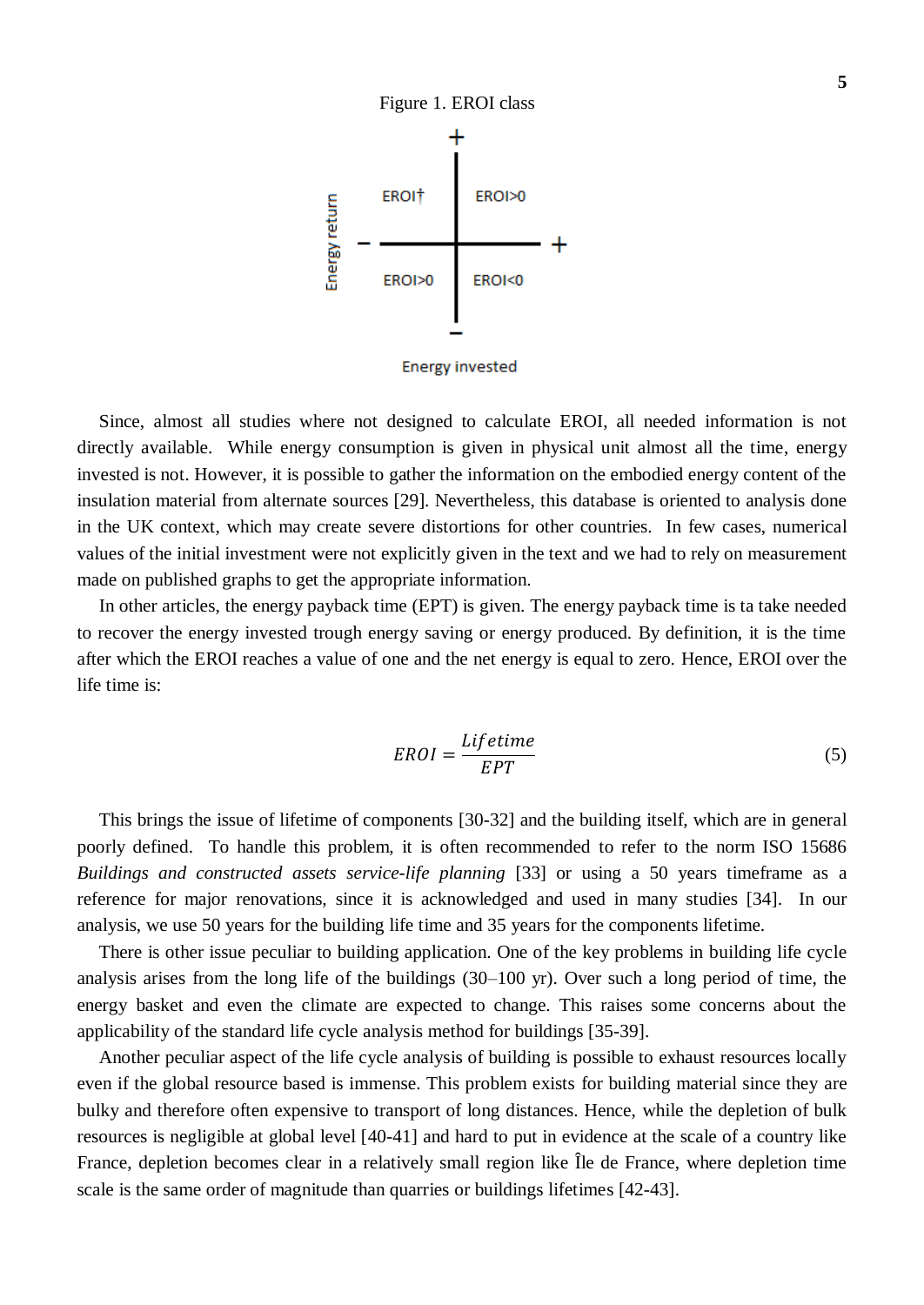#### *2.1 Insulation*

Since a large fraction of the energy consumption in building is used for space heating or cooling optimization of the insulation is a critical issue. This is why optimization of insulation has been largely covered in the scientific literature. The oldest paper known to us is the work of Muncey in 1955 [44], who worked on the optimization of insulation for Australian houses. This study has been followed by many others [45-49]. For all of them, the optimization was based on economic consideration. The first and only article performing optimization in term of energy we have uncovered has been written by Anani and Jibril in 1988 [50].

Insulation a classic case of diminishing return, since the impact of each new layer is inversely proportional to the insulation already provided by the existing layers. In consequence, it makes no sense to optimize the EROI, since the very first layer of insulation as an infinite EROI. This is why to objective is to minimize the total lifetime energy consumption and then calculate the EROI for this configuration.

For a simplest case, energy consumption for thermal control over the building lifetime takes the form [51,52]:

$$
E = \frac{86400 \, U \cdot DD \cdot A}{\eta} \, N \tag{6}
$$

where *U* is the thermal conductance of the wall, *DD* is the number of degree-day, *A* is the wall area, *η* is the efficiency of the heating or cooling system, and *N* the lifetime of the building. The equation is valid both for heating and cooling, but these contributions must be calculated separately.

The thermal conductance takes the form:

$$
U = (R_w + R_i)^{-1}
$$
 (7)

where  $R<sub>w</sub>$  stand for the thermal resistance of the original wall and  $R<sub>i</sub>$  is the thermal resistance of the added insulation. Since thermal resistance increase linearly with the thickness of the insulation (*t*), the previous equation can be rewritten as:

$$
U = \left(R_w + \frac{t}{k}\right)^{-1} \tag{8}
$$

where  $k$  is the thermal conductivity of the insulation material. Energy consumption for temperature control is then equal to:

$$
E = \frac{86400DD \cdot A}{\eta \left(R_w + \frac{t}{k}\right)}N\tag{9}
$$

The energy cost of insulation is defined simply as:

$$
E_i = \varepsilon t A \tag{10}
$$

where  $\varepsilon$  is the energetic cost per unit of volume of the insulation. The total energy consumed by the building over its lifetime is then equal to: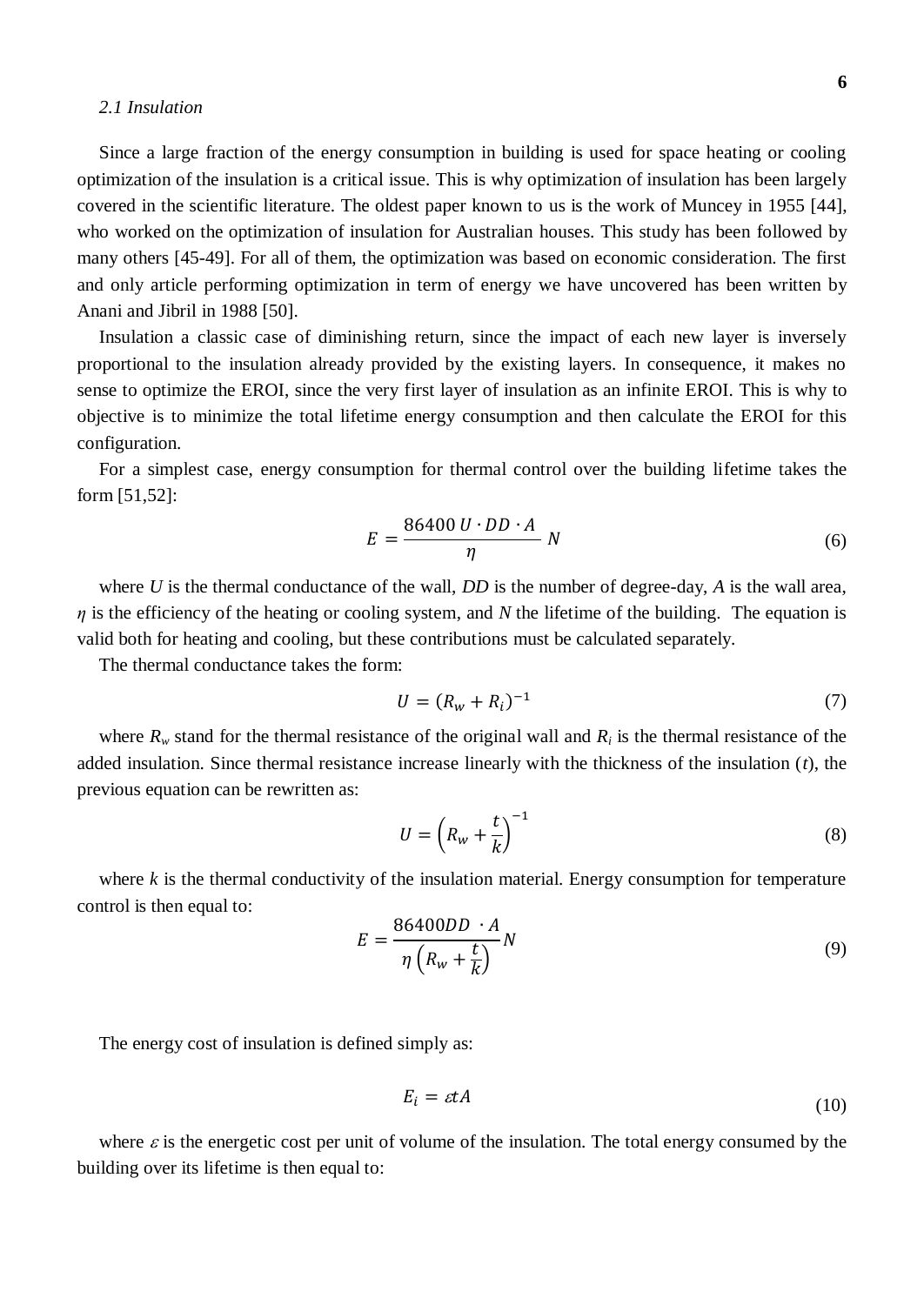$$
E_t = E_{h,c} + E_i = \frac{86400DD \cdot A}{\eta \left(R_w + \frac{t}{k}\right)} N + \varepsilon t A
$$
\n(11)

**7**

To minimize the total energetic cost, derivation of  $E_t$  in respect to  $t$  is set to be equal to zero. The optimal insulation thickness is then equal to:

$$
t_{opt} = 293.94 \left(\frac{DDkN}{\varepsilon\eta}\right)^{\frac{1}{2}} - kR_w \tag{12}
$$

From this value, we can now calculate the energy saved for heating and cooling

$$
E_{saved} = \frac{86400DD \cdot A \cdot N}{\eta} \left(\frac{1}{R_w} - \frac{1}{R_w + t_{opt}/k}\right)
$$
(13)

By substituting *topt*, we get

$$
E_{saved} = \frac{86400DD \cdot A \cdot N}{\eta} \left( \frac{1}{R_w} - \frac{1}{293.94} \sqrt{\frac{\varepsilon \eta k}{DD N}} \right) \tag{14}
$$

The invested energy being equal to:

$$
E_{invested} = \varepsilon t_{opt} A \tag{15}
$$

By combining these two elements, EROI is then equal to:

$$
EROI = \frac{Energy_{saved}}{Energy_{invested}} = \frac{1}{R_w} \sqrt{\frac{DD N}{\eta} \frac{1}{\sqrt{k\epsilon}}}
$$
(16)

In the previous equation, only insulation properties can be controlled by design. Hence, we define the insulation quality factor:

$$
Q_i = \frac{1}{\sqrt{k\varepsilon}}\tag{17}
$$

From this simple first order analysis, we can see that EROI is inversely proportional to the wall existing insulation, to the square root of the lifetime cumulative degree-day scaled by the efficiency and inversely proportional to the square root of the product of the thermal conductivity. This simple relationship will be used to normalize the various reported return on investment analysis to a common *DD*, *N*, *R<sup>w</sup>* and *η.* In addition, one shall note that the square root relationship between *DD*, EROI and optimum insulation thickness imply a smaller thickness and a larger energy consumption that obtained by a simple linear relationship.

To our knowledge, this behavior was not considered when translating the *passivhaus* standard [53] to other climate zones. Indeed, the standard in of  $kWh/m^2$  is kept constant, while this standard should be relaxed if the minimum lifetime energy consumption is the goal, as in the original *passihaus*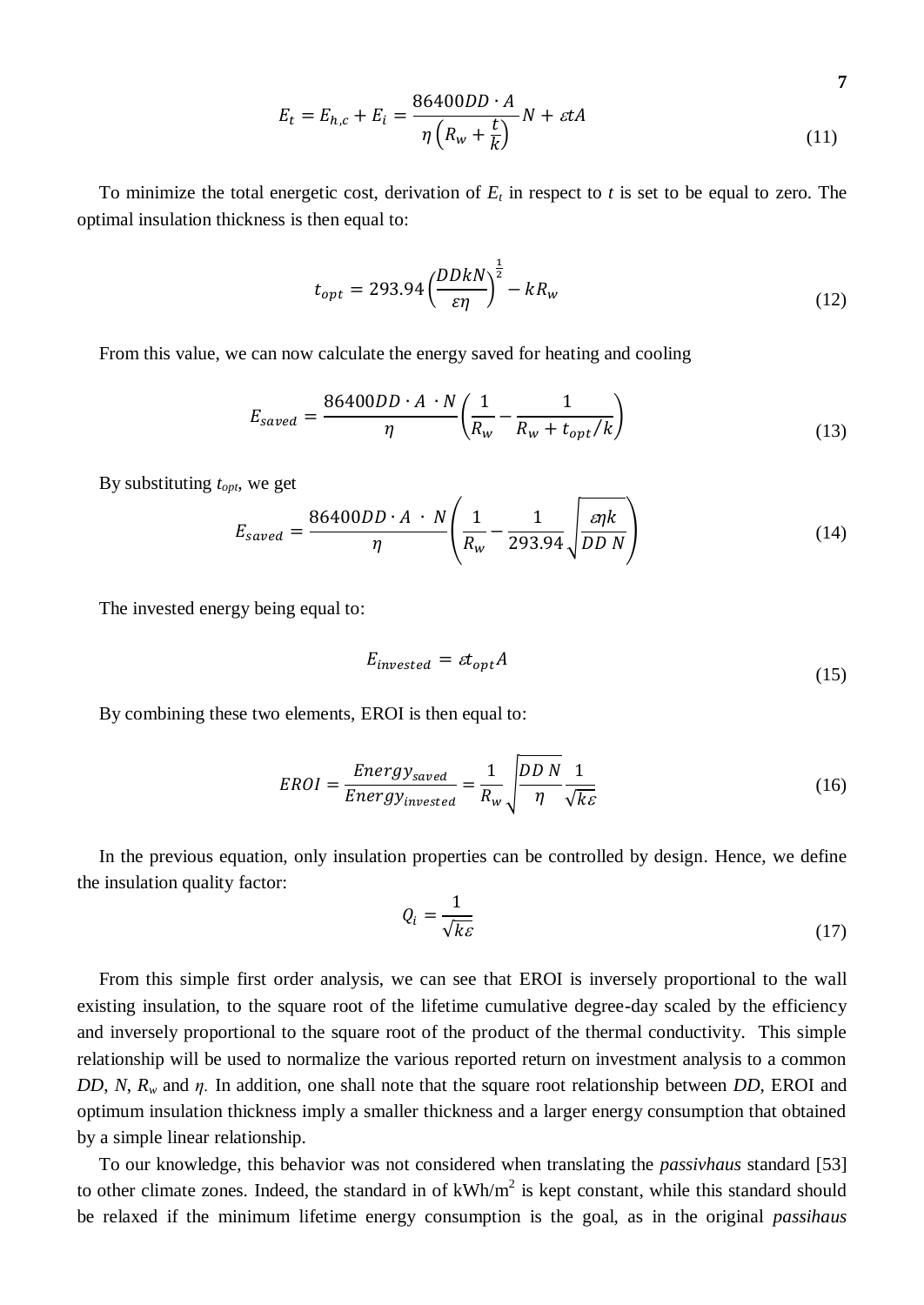philosophy. This approach has the unfortunate consequence of increasing the overall energy consumption over the life time of the building compared to the optimal configuration by overinsulating it in the northern countries.

In recent times, optimization studies on insulation are mostly done in countries in economic transition. Especially, they are numerous studies done in Turkey [54-57]. This is fortunate since this dataset is essentially internally consistent, which help to point the underlying factor affecting the EROI.

The data from these studies have been normalized to a 50 years lifetime (figure 2). In addition, to reduce dispersion of the data point we have limited our analysis to the cases were polystyrene was used as an insulator. The residual dispersion comes from the economic assumption at the basis of the optimization and the original uninsulated wall thermal resistance. The square root relation between heating degree-days and the EROI can easily be observed.

We have also calculated what would have been the optimum EROI based on the physical data given (figure 3). Since economic assumptions are now absent, the dispersion is much lower. It is dominated by the variation of the wall thermal conductivity in the absence of insulation. Overall, the optimum EROI tend to be lower the published value from the literature since the economics optimization is done a shorter lifetime (10 years).

It should be pointed out that air in a cavity is itself is a good insulator [57-60]. Taken at face figure its  $Q_i = \infty$  since it cost nothing. However, in practice the situation is more complex. For example, in the previous papers, an air cavity is placed within a wall. In these cases there is no additional cost associated to the air confinement. But, since the air cavity allows the utilization of a thinner insulation, its cost is negative, while improving the overall insulation and the net energy saved compared to a wall without the air gap. Hence, from the data of Mahlia and Iqbal [60], EROI of the air gap is between †0.7 and †8.7, since the air gap allows a reduction of the embodied energy in the insulation.

#### *2.2 Windows*

Windows are the most critical component of the building envelope for energy efficiency. They are literally holes in the walls allowing heat or cold to enter. In consequence, any improvement in their insulating properties has a very large impact on energy consumption. This is why the energy return on investment is usually very high. In addition, windows provide natural daylight that largely reduces the energy consumption for lighting. Nevertheless, optimizing the adequate of amount is a rather complicate tradeoff for the optimization of the overall building efficiency.

The oldest article, we have been able to find on the energy content of windows has been written by Saito & Shukuya in 1996 [61]. These authors studied three types of window: single and double glazed with aluminum frame and double glazed with a wood frame. Calculations were done for a glazing of 1.02  $m<sup>2</sup>$ . Mass of the aluminum frame was estimated to be 4.1 kg, while a single glazing panel 3 mm thick was estimated at 7.6 kg. Energy density of glass and aluminum was estimated to be 16.9 MJ/kg and 503 MJ/kg respectively. In absence of precise data, they assumed that the wood frame embodied energy was one tenth of the aluminum one. Hence, for the three windows type the embodied energy was 2190 MJ, 2319 MJ and 463 MJ. Then they calculated the heat transmission trough the frame and glazing to be equal to 8.0 W/K, 5.2 W/K, 3.7 W/K respectively. In consequence, the energy saving for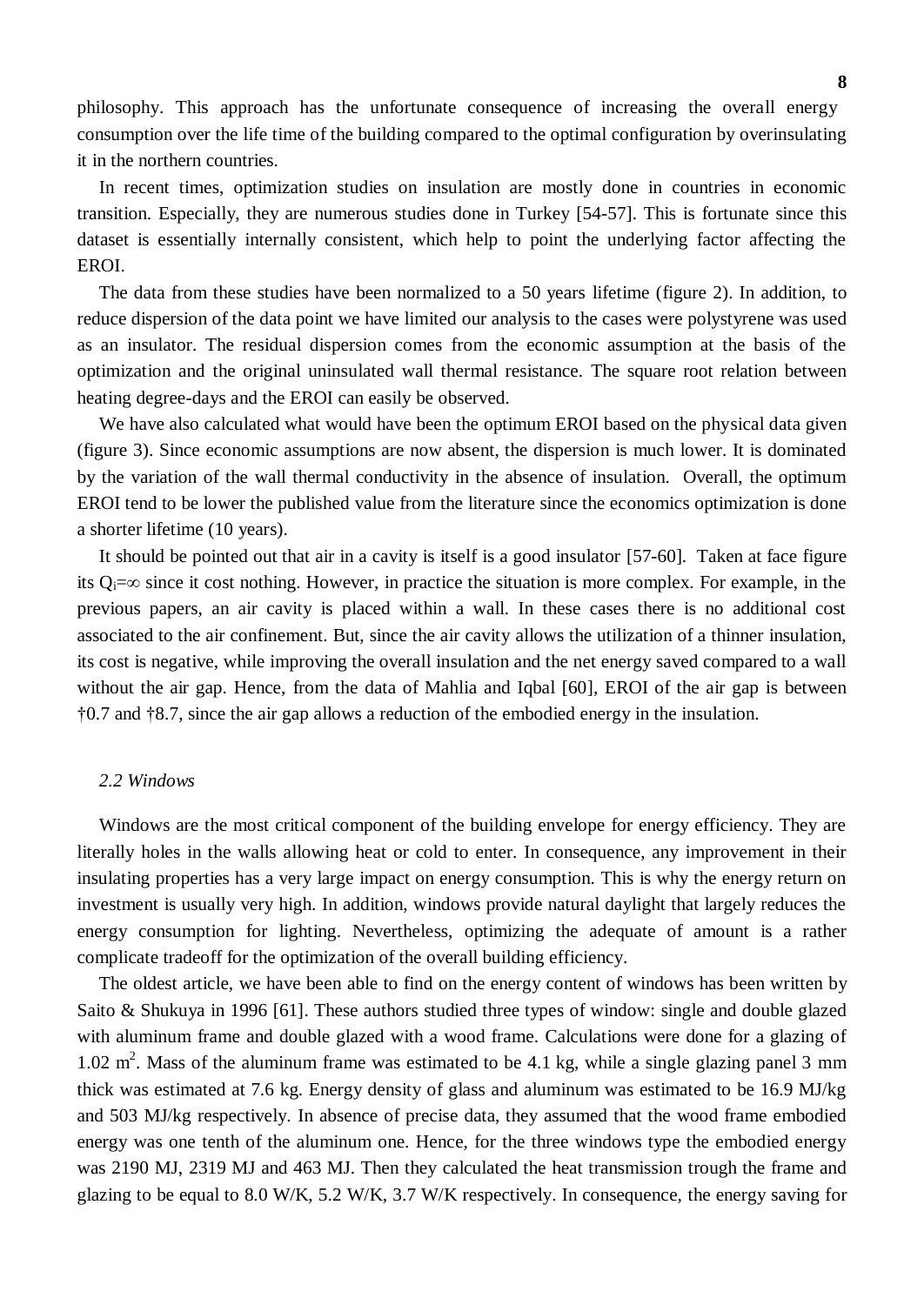the Tokyo climate (1800 HDD) using the single window pane with aluminum frame as a reference is 436 MJ/yr for the double glazing, with an aluminum frame and 669 MJ/yr for the wood frame with double glazing. This translates in an energy payback of 108 days and -2.6 yr respectively using the single glaze window with an aluminum frame as reference. Based on a 35 years lifetime, the respective EROI are 118 and †13.6 since the wood frame has a negative energetic cost compare to an aluminum one.



Figure 2: Calculated EROI from literature data normalized to a 50 years lifetime

Figure 3: Optimized EROI for a 50 years lifetime

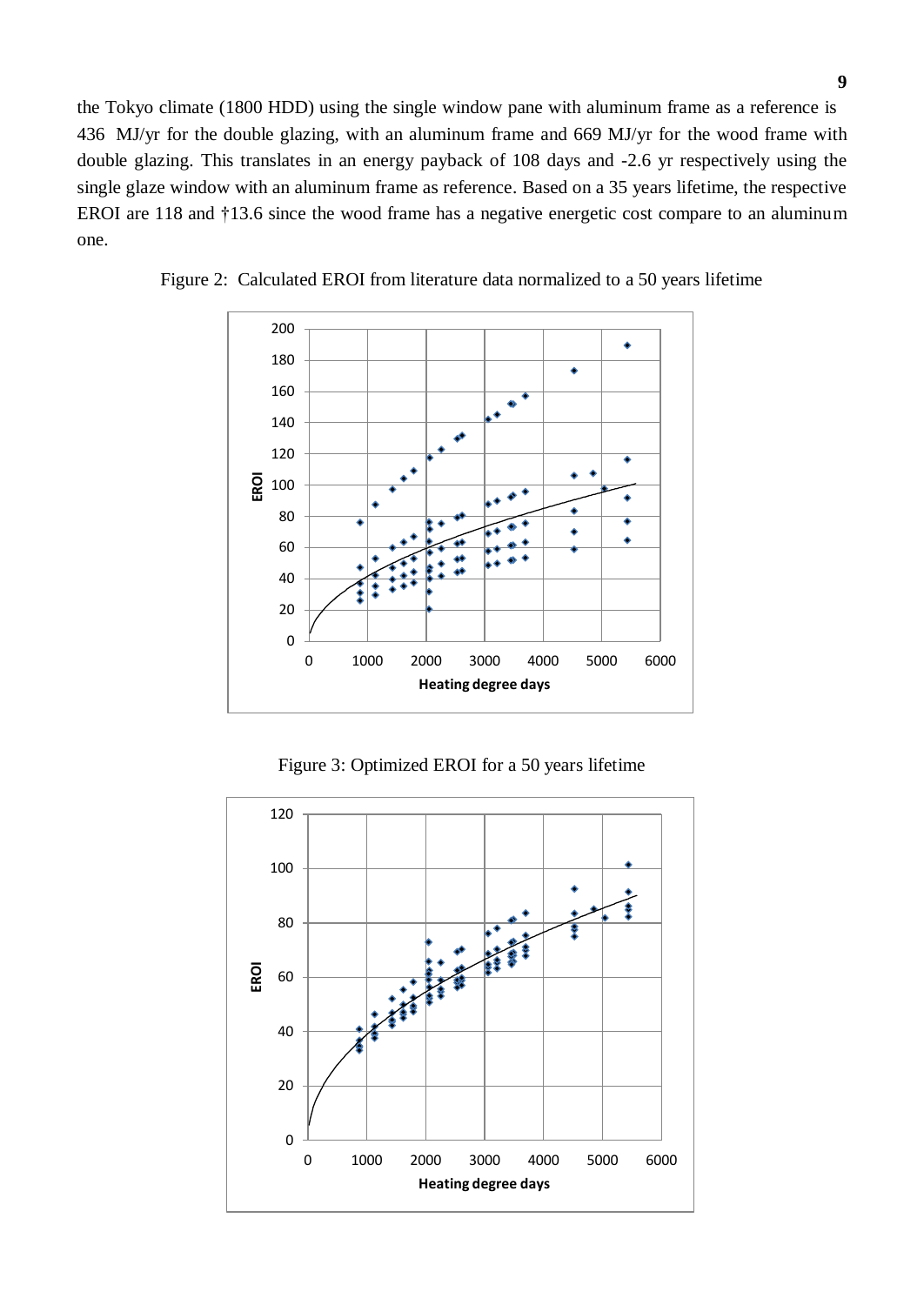While not described by the authors, single glazed wood framed window would have an embodied energy of 335 MJ and a conductivity of 6 W/K. Energy saving compared to this reference are, for double glazed window with aluminum and wood frames, 124 MJ/yr and 358 MJ/yr. In consequence, respective EROI are 2.2 and 98. It is the aluminum frame that kills the performance, illustrating the importance of analyzing the window as a system and not only focusing on the glazing.

An extensive study of life cycle analyses of windows has been carried by Weir in 1998 [62] in the British context [62,63]. She studied many aspect of the windows design. Especially, she studied the utilization of noble gas to fill the window gap. For a 1.2 m  $\times$  1.2 m window, the additional energy cost of filling the gas with argon, krypton and xenon was estimated at 11.83 kJ, 502.2 MJ and 4.5 GJ. This calculation included the reduction of optimum thickness of the gap (16 mm, 12 mm, 8 mm from 20 mm with air) but not its effect on the embodied energy of the frame. The window being based on a timber core with an aluminum cladding, the embodied energy of the windows excluding the gas was estimated at 1030.5 MJ. Addition of argon reduced the U-factor of the window from 1.63 W/m<sup>2</sup> to 1.3  $W/m<sup>2</sup>$ . Assuming 2810 heating degree-day [UK average, 64], energy saving over 35 years for the argon would be 2.8 GJ, which provides an EROI of 237 000! This extreme value raises question about the estimated value of the embodied energy of argon. Values of the U-factors are not given for krypton and xenon windows. Nevertheless, from the figures given in the article we can estimate the energy saving to be respectively twice and triple of the argon saving. Accordingly, respective EROI are 11.2 and 1.9.

Later, the same authors produced a seminal study [65] on energy efficiency of windows. They examined the embodied energy and their impact on energy consumption of five configurations of windows to be used for the replacement of existing ones in four building sited south of Edinburg, UK. For this comparison, it is possible to calculate the impact of adding a layer of low e coating, a glazing or including a buffer gas (argon or krypton). Accordingly respective energy payback time and EROI over 35 years can be calculated:

- Addition of low e coating on a double glazed window: 17 days and 22 days, EROI=592-758
- Addition of argon to a low e coated and doubled glazed window: EROI=125,000-134,000 (Doubtful, will be discussed later)
- Addition of krypton to a low e coated and doubled glazed window: EPT=4.25-11 yr, EROI=3.2-8.2
- Addition of a third glazing and an additional low e coating to a low e coated and doubled glazed window with argon filling: EPT= 1.4-1.9 yr, EROI=18-25.
- Addition of a third glazing and an additional low e coating and krypton to a low e coated and doubled glazed window with argon filling: EPT= 9.6-12.8 yr, EROI=2.7-3.6

From these numbers, it is clear that it makes little sense to use krypton as an insulating gas, while argon and low e coating are very effective energy investment. Addition of a third glazing and additional low e coating is also a good solution. Indeed, the authors conclude that double and triple argon filled windows are the best options in their climate.

Nevertheless, these values are calculated as an additional feature to a new window. Replacement of an existing window by a new one is much more costly in energy. Hence, replacement of an existing double glazed air filled window with the same window with low e coating and argon insulation has a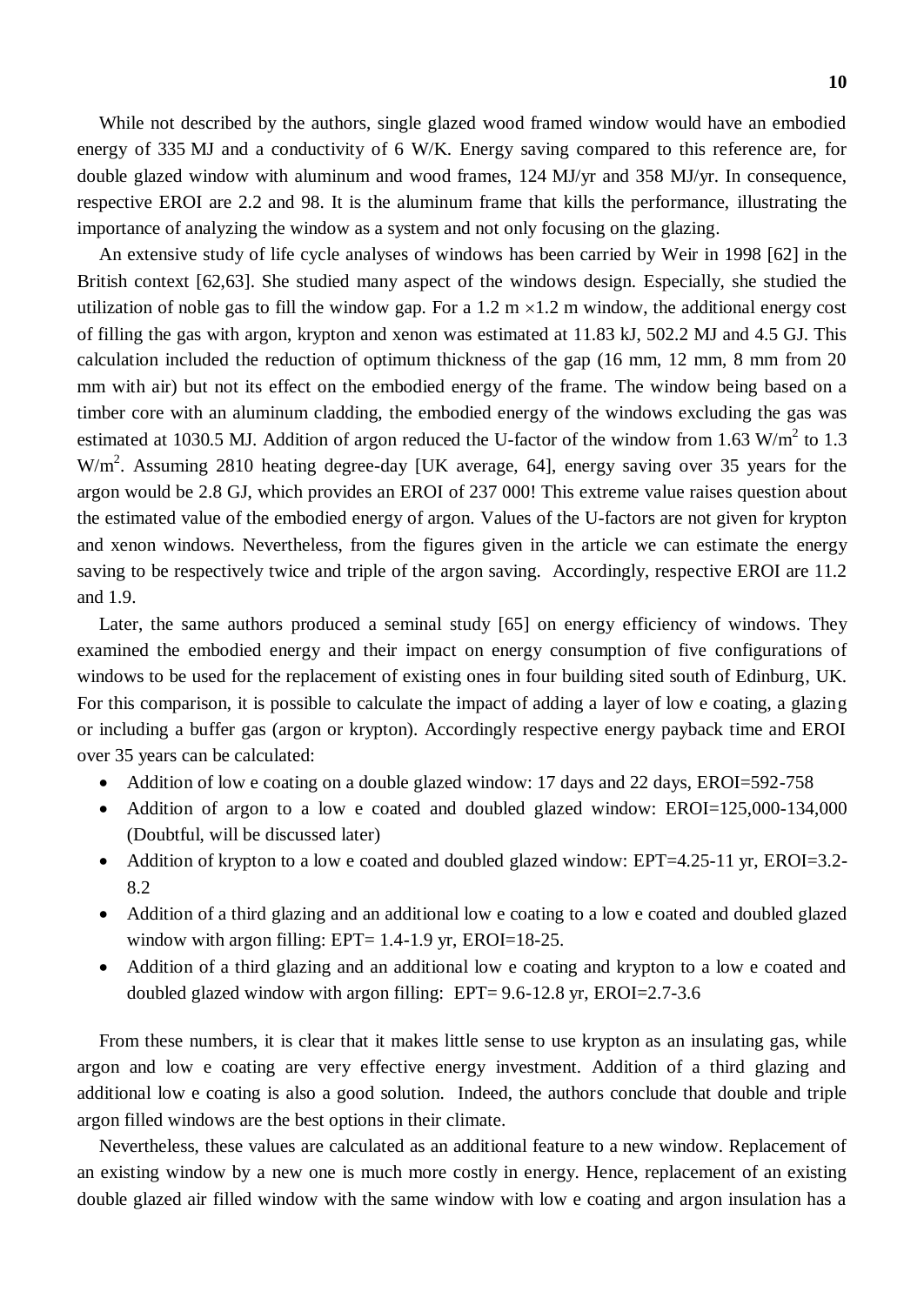payback time between 4.2 and 4.9 years (EROI=7.2-8.3). It should be noted that the frame of these replacement windows was made of aluminum cladded timber, which is among the less energy intensive type [66]. Others types would have an even lower payback. Loss of embodied energy of the original windows and upfront cost of the new ones raises the question of the pertinence of replacing the whole window instead of simply restoring it [67]. Alternatively, replacement should be done when the old windows reaches its end of life to avoid wasting its embodied energy.

An interesting aspect of Menzies and Wherrett paper [65] is that costs are calculated both in energy units and in monetary unit. Calculated monetary payback times are much larger than energy payback time. For low e coating the ratio is about 90 and a staggering 30,000 for the addition of argon, while it is between 6 and 12 for the addition of an additional glass pane. These last ratios are expected since they are close to the average societal EROI [27]. However, large ratios for the argon and low e coating can be caused by an erroneous life cycle analysis or simply by the fact that the vendors make a very large profit margin on these features. While this is difficult to prove for the low e coating, it is much easier to test in case of argon. Based on the comparison of data from [65] to the present argon market price, added argon in windows was sold at roughly 200 times its today market price. Nevertheless, the same price converted in energy using the average energy intensity of the economy predicts an energy content of argon roughly hundred times larger than the one calculated in [65]. In consequence, true EROI is likely to be much lower than the previously calculated EROI (>100,000) and is likely to be in the range of a few hundred. This is still very high and similar to the addition of low e coating.

## **3. Conclusions**

From this preliminary review of the scientific literature, we have compiled the EROI from two energy saving strategy: insulation material and advanced windows. Estimated EROI are high compared to most energy sources [24]. This illustrates the strongly positive impact on energy conservation on the environment. In consequence, to motto "*The cheapest energy is the energy not used*." is true in most case we have observed.

Nevertheless, the diminishing return of more insulation raises the possibility that passed some point one is better to produce the energy than trying to save it. This question is especially important in the light of policies that simply copy the *passivhaus* standard without further optimization to the local climate. The same situation arises when extreme energy consumption reduction is sought at the expense of the embodied energy.

Expanded version of this work will include more studies and provide a much wider survey of the energy saving technologies.

# **Conflict of Interest**

"The authors declare no conflict of interest".

# **References and Notes**

1. IPCC. *Climate Change 2007: Mitigation*; Contribution of Working Group III to the Fourth Assessment Report; Cambridge University Press: Cambridge, UK, 2007.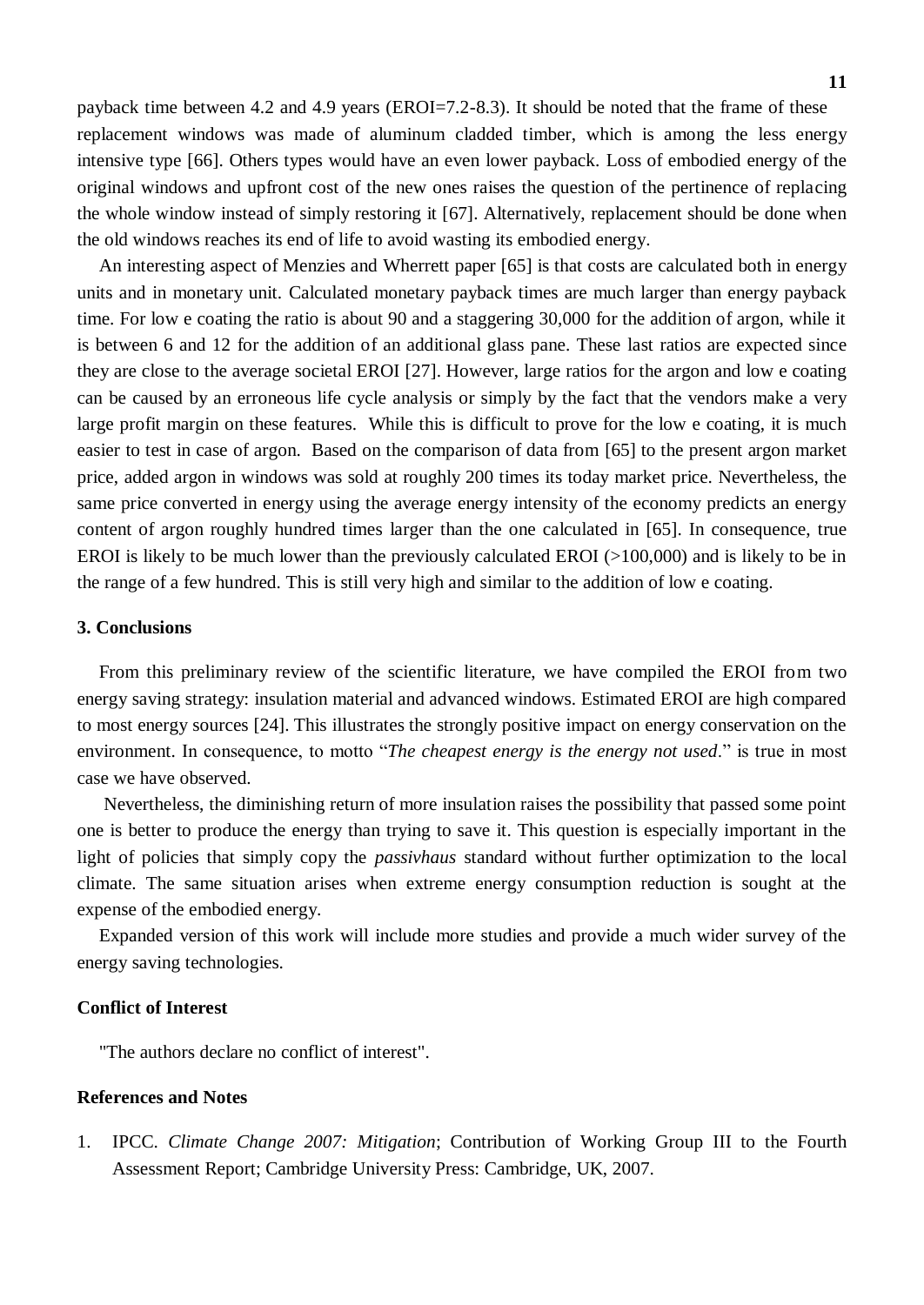- 2. Kesselring, P.; Winter, C.J. World Energy Scenarios: A Two-kilowatt Society, Plausible Future or Illusion? In *Proceedings of the Energietage 94*, Villigen, Switzerland, 10–12 November 1994.
- 3. Pfeiffer, A.; Koschenz, M.; Wokaum, A. Energy and building technology for the 2000 W society—Potential of residential buildings in Switzerland. *Energ. Build.* **2005**, *37*, 1158-1174.
- 4. Schulz, T.F.; Kypreos, S.; Barreto, L.; Wokaum, A. Intermediate steps towards the 2000 W society in Switzerland: An energy-economic scenario analysis. *Energ. Policy* **2008**, *36*, 1303- 1317.
- 5. Dixit, M.K.; Fernández-Solís, J.L.; Lavy, S.; Culp, C.H. Identification of parameters for embodied energy measurement: A literature review. *Energ. Build.* **2010**, *42*, 1238-1247.
- 6. Arena, A.P.; de Rosa, C. Life cycle assessment of energy and environmental implications of the implementation of conservation technologies in school buildings in Mendoza-Argentina. *Build. Environ.* **2003**, *38*, 359-368.
- 7. Horvath, A. Construction materials and the environment. *Annu. Rev. Energ. Environ.* **2004**, *29*, 181-204.
- 8. Urge-Vorsatz, D.; Novikova, A. Opportunities and costs of carbon dioxide mitigation in the worlds domestic sector. In *Proceedings of the International Energy Efficiency in Domestic Appliances and Lighting Conference '06*, London, UK, 21–23 June 2006
- 9. Langston, Y.L.; Langston, C.A. Reliability of building embodied energy modeling: An analysis of 30 Melbourne case studies. *Construct. Manag. Econ.* **2008**, *26*, 147-160.
- 10. Lippiatt, B.C. Selecting cost effective green building products: BEES approach. *J. Construct. Eng. Manag.* **1999**, *125*, 448-455.
- 11. Tommerup, H.; Rose, J.; Svendsen, S. Energy-efficient houses built according to the energy performance requirements introduced in Denmark in 2006. *Energ. Build.* **2007**, *39*, 1123-1130. *Sustainability* **2011**, *3* **457**
- 12. Ding, G. *The Development of a Multi-criteria Approach for the Measurement of Sustainable Performance for Built Projects and Facilities*. Ph.D. Thesis, University of Technology, Sydney, Australia, 2004.
- 13. Asif, M.; Muneer, T.; Kelley, R. Life cycle assessment: A case study of a dwelling home in Scotland. *Build. Environ.* **2007**, *42*, 1391-1394.
- 14. Campogrande, D. The European construction industry—facts and trends. In *Proceedings of the ERA Convention*, European Construction Industry Federation (FIEC), Berlin, Germany, 5–6 June 2007.
- 15. *Report on the Proposal for a Directive of the European Parliament and of the Council on the Energy Performance of Buildings* (recast); (COM(2008)0780-C6-0413/2008-2008/0223(COD)); European Parliament: Bruxelles, Belgium, 6 April 2009.
- 16. Règlementation thermique 2012, http://www.rt-batiment.fr/batiments-neufs/reglementationthermique-2012/presentation.html
- 17. *A National Programme for Energy Efficiency and Energy-smart Construction*. Swedish Government Bill 2005/06:145. Available online: http://www.regeringen.se/sb/d/574/a/63635 (accessed on 1 February 2011).
- 18. Harvey, L.D.D. Reducing energy use in the buildings sector: Measures, costs, and examples. *Energ. Effic.* **2009**, *2*, 139-163.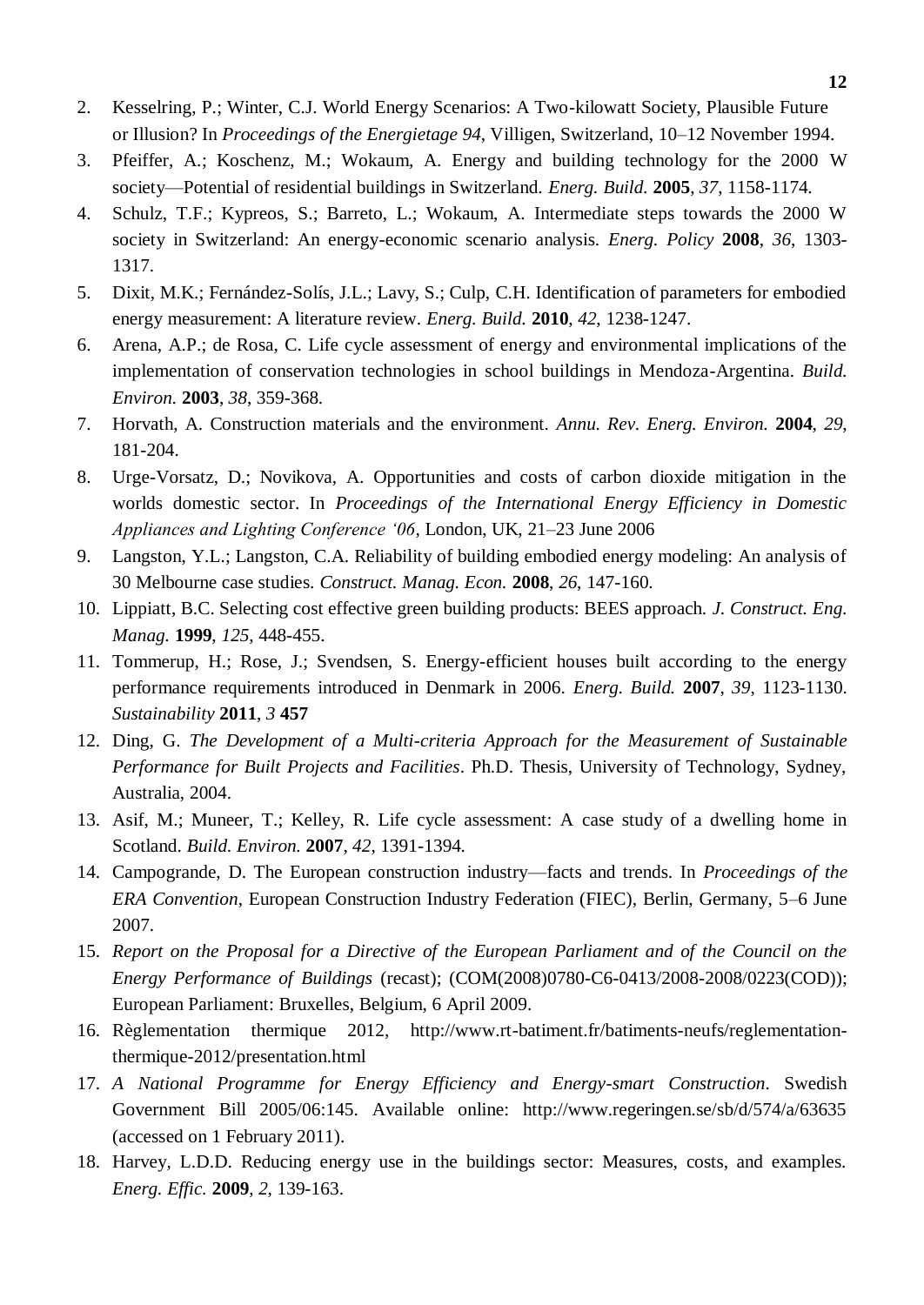- 19. Hall, C.A.S. Migration and Metabolism in a Temperate Stream Ecosystem. *Ecology* **1972**, *53*, 585-604.
- 20. Hall, C.A.S.; Cleveland, C.J. Petroleum Drilling and Production in the U.S.: Yield Per Effort and Net Energy Analysis. *Science* **1981**, *211*, 576-579.
- 21. Cleveland, C.J.; Costanza, R.; Hall, C.A.S.; Kaufmann, R. Energy and the U.S. Economy: A Biophysical Perspective. *Science* **1984**, *225*, 890-897.
- 22. Hall, C.A.S.; Cleveland, C.J.; Kaufmann, R. *Energy and resource quality: the ecology of the economic process*. Wiley: New York, 1986.
- 23. Hall, C.A.S.; Powers, R.; Schoenberg, W. Peak Oil, EROI, Investments and the Economy in an Uncertain Future. In *Renewable Energy Systems: Environmental and Energetic Issues.* Pimentel, D., Ed.; Elsevier: London, 2008; pp. 113-136.
- 24. Huijbregts, M., et al, Cumulative Energy Demand As Predictor for the Environmental Burden of Commodity Production, *Environ. Sci. Technol*. **2010,** *44*, 2189–2196.
- 25. Mulder, K.; Hagens, N.J. Energy return on investment: toward a consistent framework. *AMBIO* **2008**, *37*, 74-79.
- 26. Gagnon, L. Civilisation and energy payback. *Energ. Policy* **2008**, *36*, 3317-3322.
- 27. Hall, C.A.S.; Balogh, S.; Murphy, D.J.R. What is the Minimum EROI that a Sustainable Society Must Have? *Energies* **2009**, *2*, 25-47.
- 28. Polimeni, J.M., et al., *The Myth of Resource Efficiency*. 2009, London: Earthscan
- 29. Hammond, G., Jones, C., Embodied Carbon the Inventory of Carbon and Energy (ICE), Editors Lowrie, F., Tse, P. University of Bath with BSRIA, (2011)
- 30. Hernandez, P.; Kenny, P. Zero Energy Houses and Embodied Energy: Regulatory and Design Considerations. In *Proceedings of the American Society of Mechanical Engineering 2nd International Conference on Energy Sustainability*, Jacksonville, FL, USA, 10–14 August 2008.
- 31. Hernandez, P.; Kenny, P. Defining Zero Energy Buildings*—*A life cycle perspective. In *Proceedings of the PLEA 2008—25th Conference on Passive and Low Energy Architecture*, Dublin, Ireland, 22–24 October 2008.
- 32. Kellenberger, D.; Althaus, H.G. Relevance of simplifications in LCA of building components. *Build. Environ.* **2009**, *44*, 818-825.
- 33. *ISO 15686-8:2008. Buildings and Constructed Assets—Service-Life Planning—Part 8: Reference Service Life and Service-Life Estimation*; International Organization for Standardization (ISO): Geneva, Switzerland, 2008.
- 34. Sartori, I.; Hestnes, A.G. Energy use in the life cycle of conventional and low-energy buildings: A review article. *Energ. Build.* **2007**, *39*, 249-257
- 35. Massachusetts Institute of Technology, Energy Laboratory, *Energy Technology Availability: Review of Longer Term Scenarios for Development and Deployment of Climate-friendly Technologies*; Cambridge, MA, USA, 1997.
- 36. Gregory, A.N.; Yost, P. A transparent, interactive software environment for communicating life cycle assessment results: An application to residential windows. *J. Indus. Ecol.* **2002**, *5*, 15-28.
- 37. Paulsen, J.H.; Borg, M. A building sector related procedure to assess the relevance of the usage phase. *Int. J. Life Cycle Assess.* **2003**, *8*, 142-150.
- 38. Johnston, D. *A Physically Based Energy and Carbon Dioxide Emission Model of the UK Housing Stock*; Ph.D. Thesis, Leeds Metropolitan University, Leeds, UK, 2003.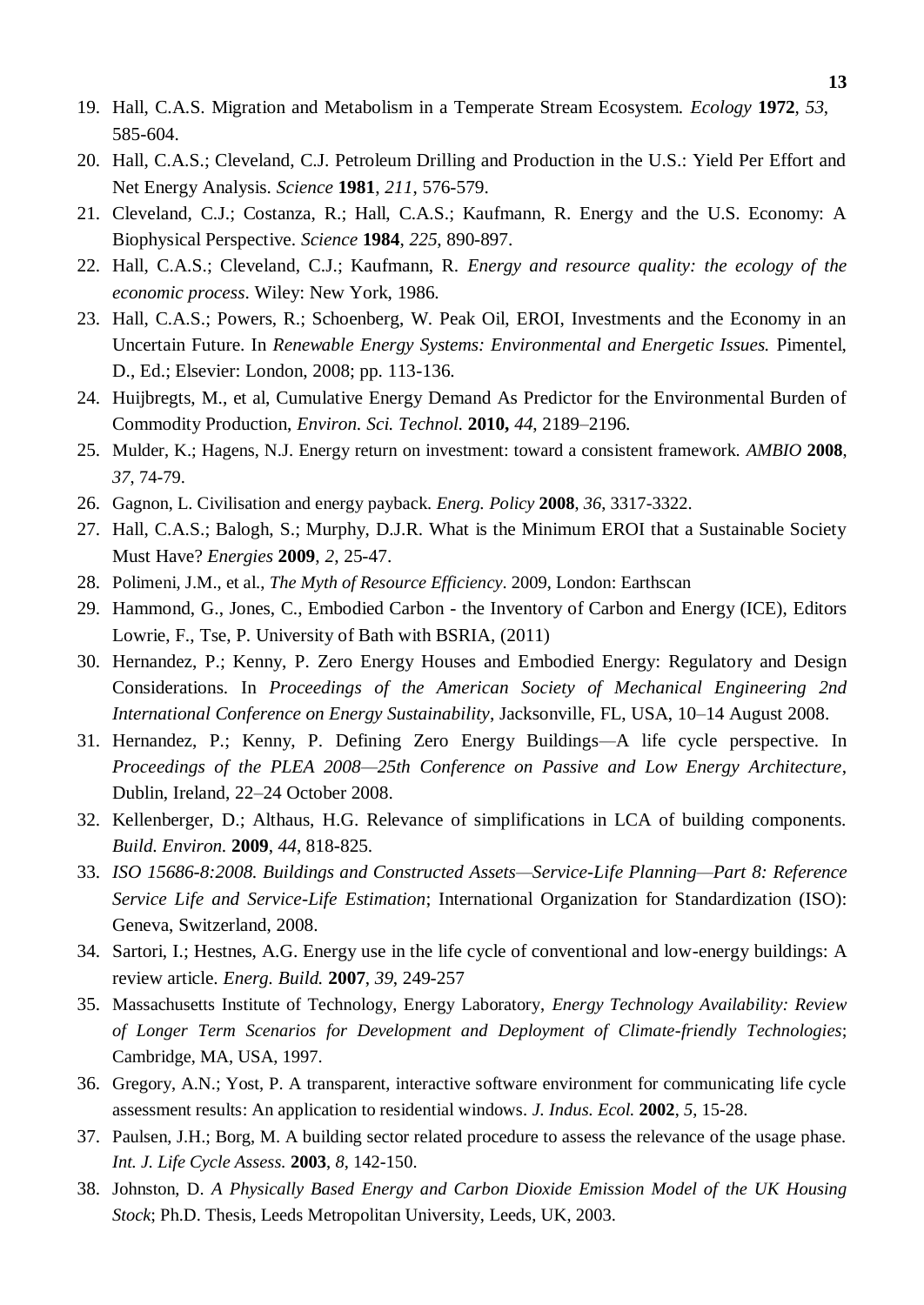- 39. Khasreen, M.M.; Banfill, P.F.G.; Menzies, G.F. Life-Cycle Assessment and the Environmental Impact of Buildings: A Review. *Sustainability* **2009**, *1*, 674-701.
- 40. Guinée, J.B. *Life Cycle Assessment: An Operational Guide to the ISO Standards*; Kluwer Academic Publishers: Dordrecht, The Netherlands, 2002.
- 41. Van Oers, L.; de Koning, A.; Guinée, J.B.; Huppes, G. *Improving Characterisation Factors for Abiotic Resource Depletion as Recommended in the New Dutch LCA Handbook*; Roads and Hydraulic Engineering Institute: Leiden, The Netherlands, 2002.
- 42. Habert, G.; Bouzidi, Y.; Chen, C.; Jullien, A. Development of a depletion indicator for natural resources used in concrete. Resour. Conserv. Recy*.* **2010**, *54*, 364-376.
- 43. Habert, G.; Castillo, E.; Morel, J.C. Sustainable Indicators for Resources and Energy in Building Construction. In *Proceedings of the Second International Conference on Sustainable Construction Materials and Technologie*s, Ancona, Italy, 28–30 June 2010.
- 44. Muncey, R.W. Optimum thickness of insulation for Australian houses. *Australian Journal of Applied Science* **1955**, 6, 486
- 45. Molnar, J.; Armitage, J. B., Determination of economic thickness of insulation. *J. Inst. Engng, Ans.* **1968**, 40, 129
- 46. Barnhart, J.M. Economic thickness of thermal insulation. *Chemical Engng Progress* **1974**, 70, 50
- 47. Brundrett, G.W. Some effects of thermal insulation on design. *Appl. Energy* **1975**, 1, 7
- 48. Probert, S.D.; Giani, S. Economics of thermal insulation. *Appl. Energy* **1976**, 2, 189
- 49. Probert, S.D.; Thirst, T. J. Thermal insulation provided by triangular sectioned attic spaces. Appl. Energy **1977**, 3
- 50. Anani, A.; Jibril, Z. Role of thermal insulation in passive designs of buildings, Solar & Wind Techchnology Vol. 5. No. 3, pp. 303 313, 1988
- 51. Hasan, A. Optimizing insulation thickness for buildings using life cycle cost, *Applied Energy* **1999**, 63, 115-124
- 52. Gustafsson, G., Optimisation of insulation measures on existing buildings, *Energy and Buildings* **2000**, 33, 49-55
- 53. Feist, W. Life-cycle energy balances compared: Low-energy house, passiv house, self-sufficient house. In Proceedings of the International Symposium of CIB W67, International Council for Building Research, Vienna, Austria, 4–10 August 1996; pp. 183-190.
- 54. Comaklı, K.; Yüksel, B. Optimum insulation thickness of external walls for energy saving, *Applied Thermal Engineering* **2003**, 23, 473–479
- 55. Bolattürk, A. Determination of optimum insulation thickness for building walls with respect to various fuels and climate zones in Turkey, *Applied Thermal Engineering* **2006**, 26, 1301–1309
- 56. Dombaycı, Ö. A.; Gölcü, M.; Pancar, Y. Optimization of insulation thickness for external walls using different energy-sources, *Applied Energy* **2006**, 83, 921–928
- 57. Kurt, H., The Usage of Air Gap in the Composite Wall for Energy Saving and Air Pollution, *Environmental Progress & Sustainable Energy* **2011**, 30,3, 450–458
- 58. Daouas, N.; Hassen, Z.; Ben Aissia, H. Analytical periodic solution for the study of thermal performance and optimum insulation thickness of building walls in Tunisia, *Applied Thermal Engineering* **2010**, 30, 319–326